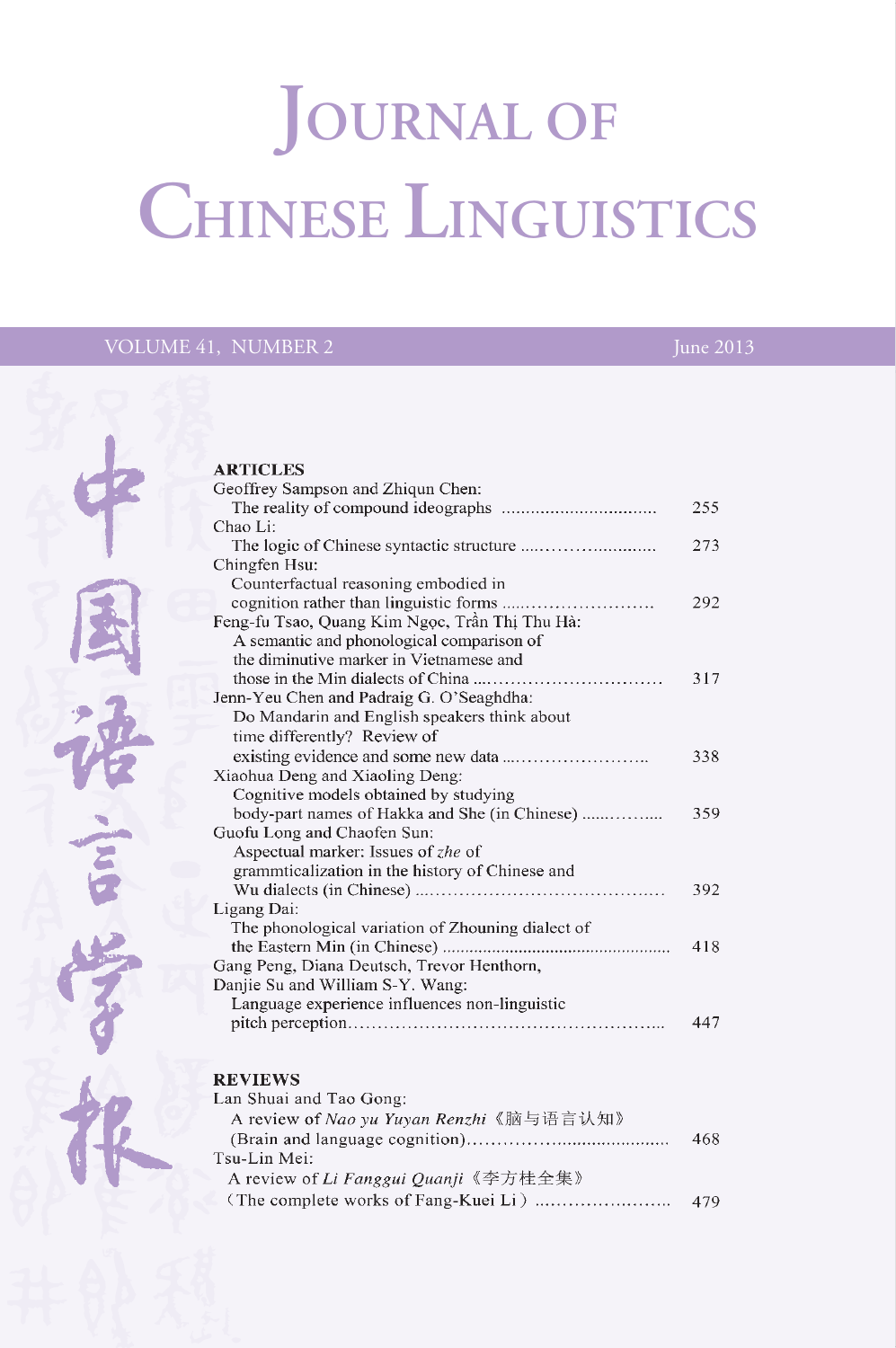### THE REALITY OF COMPOUND IDEOGRAPHS **Geoffrey Sampson**

*The University of South Africa* 

**Chen Zhiqun** 

*Monash University, Melbourne* 

#### ABSTRACT

Many Western readers currently accept an account of the early evolution of Chinese script due to William Boltz, according to whom all graphs other than simple pictographs originated as phonetic–semantic compounds. This contrasts with the traditional Chinese account of 六書 'six writings', according to which some graphs were compounds of separate elements each chosen for their meaning rather than their sound. This paper argues that (while the 'six writings' theory had flaws) with respect to that central issue it is correct, and Boltz is mistaken.

#### SUBJECT KEYWORDS

**C**ompound ideographs *hui yi* **P**honetic–semantic compounds **S**ix writings

#### 1. CONFLICTING VIEWS ON THE EVOLUTION OF CHINESE SCRIPT

 If one asks about the process through which the complex Chinese script emerged from simple beginnings, we currently face an odd situation: the nature of the answer received is likely to depend on where the question is put.<sup>1</sup> A Chinese scholar will usually frame his answer broadly in line with the classification of graph-formation principles into 六書 'six writings' in the preface to 許慎 Xu Shen's 說文解字 *Shuo Wen Jie Zi* (compiled about AD 100).<sup>2</sup> A 21st-century Western academic with a general interest in writing systems but no special knowledge of Chinese epigraphy is more likely to cite the account by William Boltz (1994). These sources are in an important respect contradictory. Our aim here is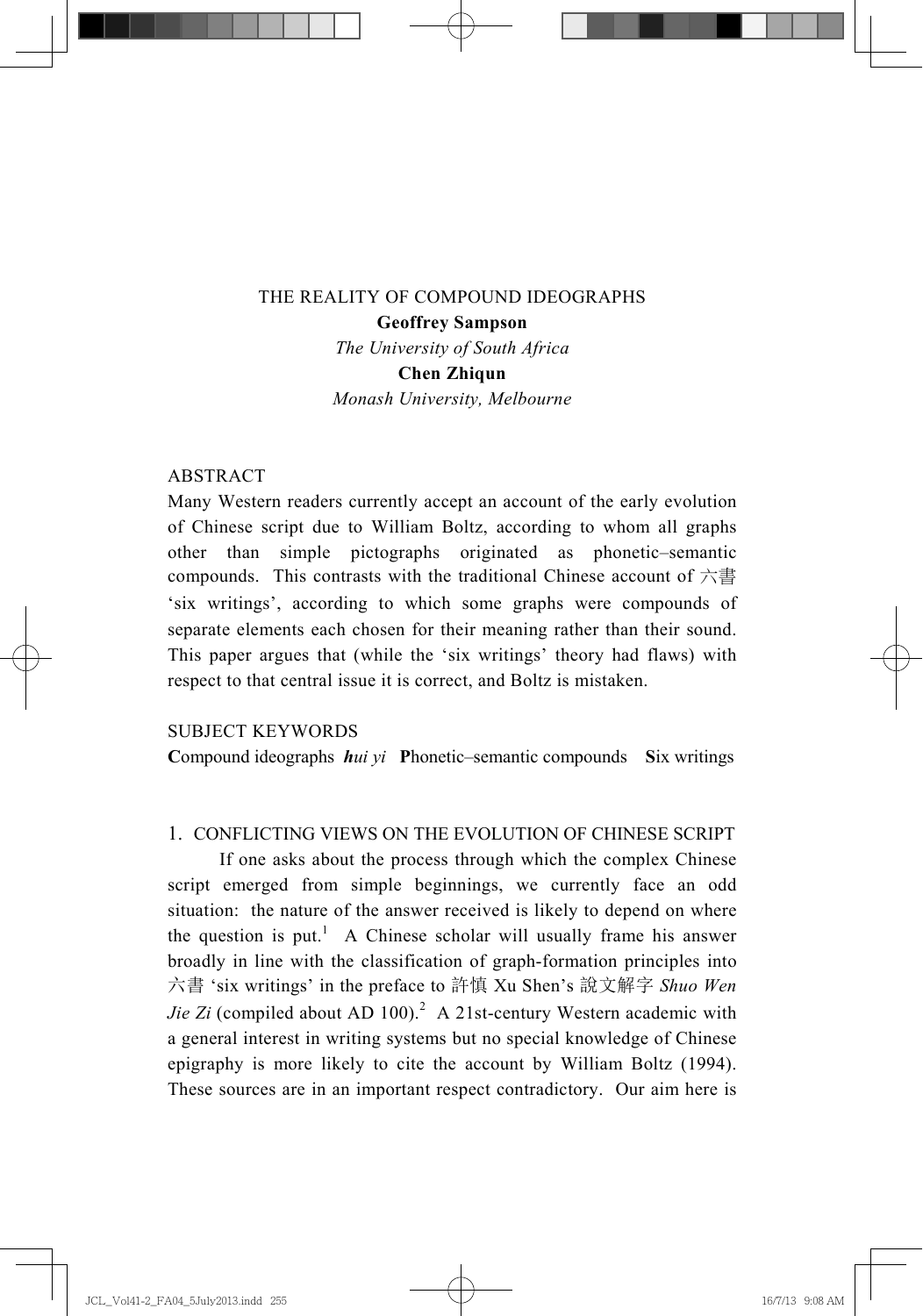to argue that, although Xu Shen certainly got many things wrong (which is in part explained by his lack of access to data that have come to light in the past hundred years), with respect to the contradiction just mentioned the Chinese tradition stemming from his dictionary is essentially correct, and Boltz essentially mistaken.

 The contradiction relates to the extent to which the creators of Chinese script relied on phonetic principles when they went beyond drawing simple pictures to represent 'picturable' words by combining two or more simple graphs into compound graphs for less readily picturable words.

For Xu Shen, 形聲 *xing sheng* graphs – in English, 'phonetic– semantic compounds' – in which one part represents a homophone or near-homophone of the target word while the other part gives a clue to its meaning, were one very important category of compound graph, but not the only category. There were also 會意 *hui yi* graphs – 'compound ideographs' – which indicate the meaning of a word by linking simpler graphs, each of which relates to the target word semantically rather than phonetically.

 For Boltz there are essentially no such thing as *hui yi* graphs; all Chinese graphs which are not simple pictographs are phonetic–semantic compounds. Sometimes, he claims, this is concealed from us by the fact that a simple graph originally had alternative readings, and the reading which motivated its role as the phonetic half of a phonetic–semantic compound happened to become obsolete. Thus for instance the word  $\hat{\Xi}$  $\bar{a}$ <sup>*n*</sup> 'peace' is explained by Xu Shen as a compound ideograph: 'woman' below 'roof' suggests 'tranquil, peaceful'. Perhaps the connexion of ideas may strike us as a little tenuous, but *prima facie* there seems no alternative possibility of explaining  $\hat{\Xi}$  as a *xing sheng* compound: neither in modern Mandarin nor in their reconstructed Old Chinese pronunciations does  $\pm$ , 'woman', as a simple graph sound anything like  $\hat{\mathcal{F}}$  (and the same is true of the 'roof' element  $\rightarrow$ , though this in any case has scarcely existed in historical times as an independent word). However, Boltz says that alongside the usual reading  $n\ddot{u}$  for  $\dot{\mathcal{F}}$  'we can speculate that it had a second reading that must have been approximately \* $P(r)$ *an*, in which it functioned as a phonetic in [ $\hat{\mathcal{F}}$  and three other graphs all containing the  $\pm$  element]' (Boltz 1994: 108).<sup>3</sup>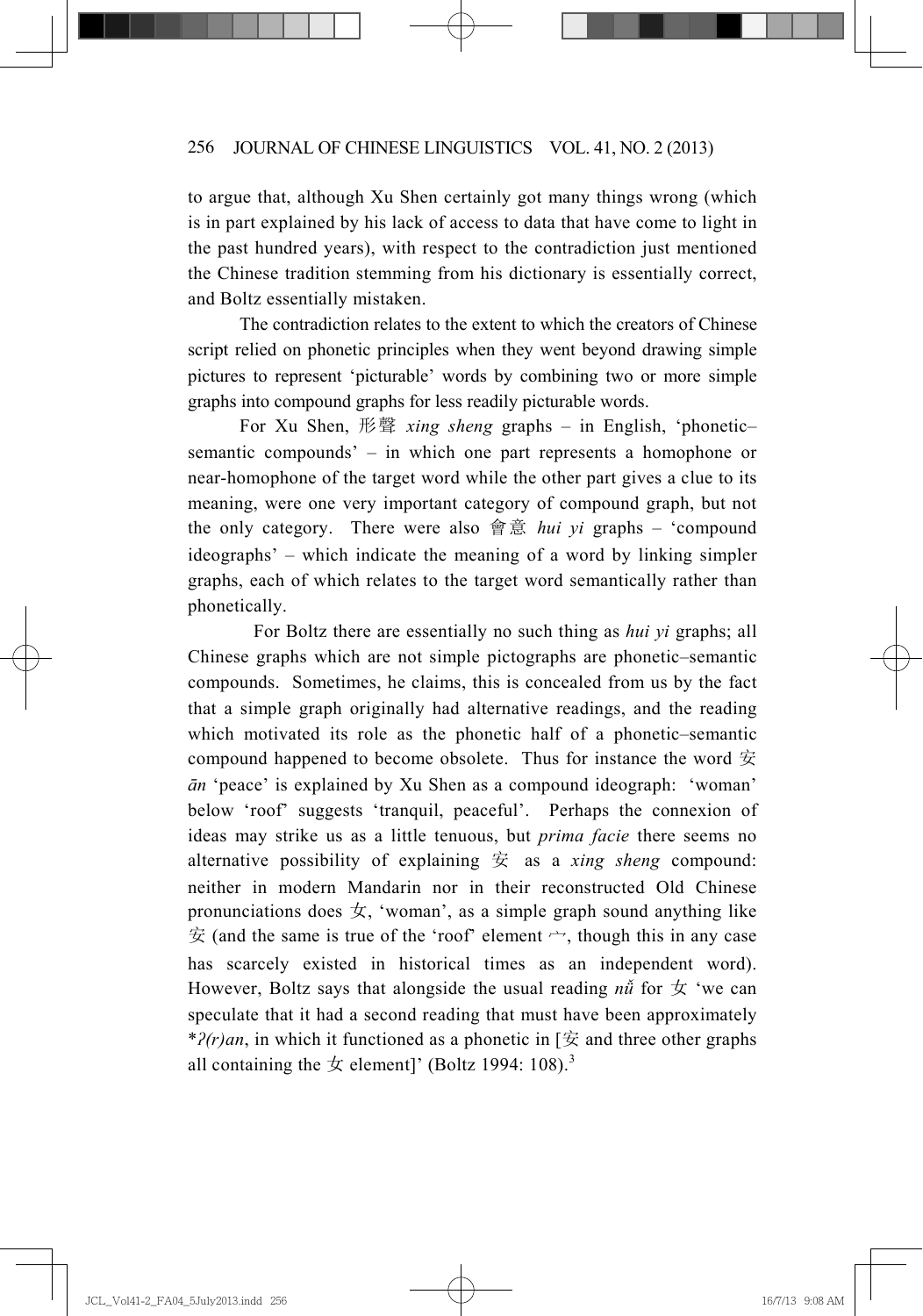#### Boltz summarizes his position by saying (1994: 149):

the evolution of the Chinese writing system does not, in our view, allow for compound characters that do not have a phonophoric element within their graphic structure … We may not be able to identify it, but that is a limitation of our own knowledge … not a sign that our phonetic principle is invalid.

#### 2. CREEL VERSUS BOODBERG

 In arguing this way, Boltz is resurrecting one side of a famous controversy of the 1930s about the nature of Chinese script between the Western scholars H.G. Creel and Peter Boodberg (Creel 1936, Boodberg 1937, Creel 1939, Boodberg 1940). Creel argued that the script was purely 'ideographic'; indeed he seems to have believed that, as used in the Classical period, it did not represent utterances of a spoken language at all (Creel 1936: 125). Boodberg by contrast held that all complex Chinese graphs were phonetically motivated. Boltz arguably takes Boodberg's point of view even further by suggesting (e.g. 1994: 14) that the script was in some sense 'trying' to develop into a 'normal', phonetically-based script (the words in scare quotes are ours rather than Boltz's), but that this evolution was regrettably arrested before it proceeded to completion.

 Both of these accounts of Chinese writing seem misguided. In Creel's case it is not necessary to argue this at length, because probably no knowledgeable scholar would support his account today. Suffice it to say that we do believe that written Chinese was created as a system for recording utterances of the contemporary spoken Chinese language. It is uncontroversial that, as the grammar and vocabulary of Chinese evolved towards those of modern 白話 *bái huà* (colloquial speech), the written language for many centuries failed to keep pace, so that the 文言 wén yán (literary language) of modern times has lost touch with the spoken language and is not even comprehensible if read aloud. But to say that written and spoken languages gradually diverged after the creation of the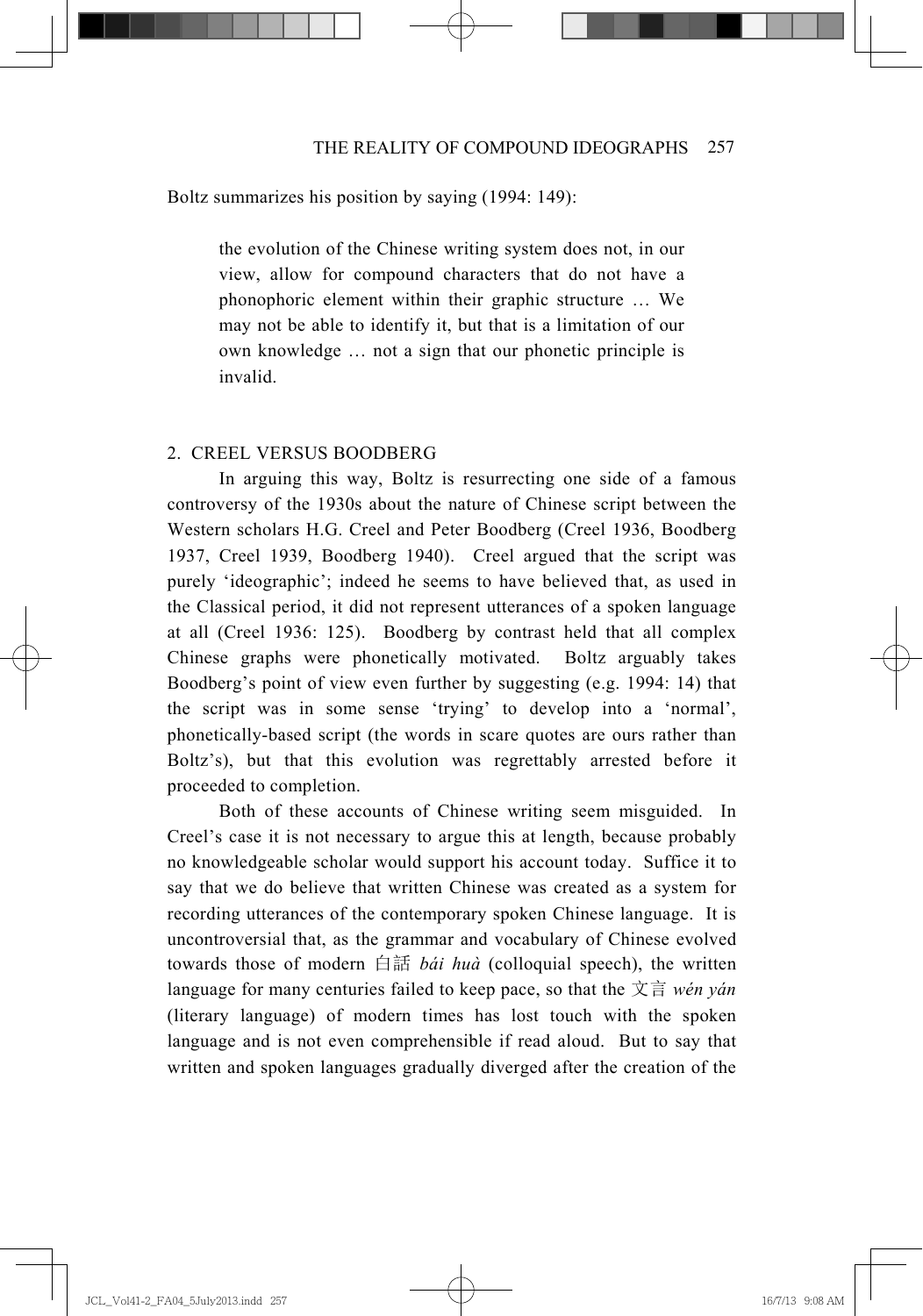former is very different from saying that the written language was not originally based on the spoken language.

 Boodberg's general point of view, on the other hand, is very much alive among Western scholars today. Boltz (1994: vii) is explicit about his intellectual debt to Boodberg. Other scholars have independently expressed extreme claims about the necessity of a central role for a phonetic principle in any writing system sophisticated enough to merit the name. Thus John DeFrancis's *Visible Speech: the diverse oneness of writing systems* (DeFrancis 1989) is crucially concerned to argue that a phonetic principle is fundamental even to modern Chinese script, which on the face of it seems (because of changes in the spoken language) to be much less phonetically based than the early script from which it descends.<sup>4</sup> Jack Goody (Goody & Watt 1963, Goody 1977) accepts that Chinese script is not a phonographic script like those of Europe, but holds (Goody  $& Watt$ 1963: 314–15, 337–8) that this makes the script incapable of expressing socially- or ideologically-unorthodox ideas, or even logical argument (to us, these statements are just laughable). And Boltz's version of what we might call 'script phonocentrism' has been widely received among Western readers. Boltz's book was published in 1994, and reprinted only nine years later – for a book on a relatively arcane topic this represents considerable success. Other writers quote Boltz's view, often as though it constitutes established fact rather than a controversial hypothesis (see for instance Keightley 1989: 190–1, DeFrancis 1989: 100, both quoting Boltz 1986). Boltz was selected to contribute the chapter on 'Language and writing' to the standard reference work on early Chinese history, Loewe & Shaughnessy (1998). Some contributors to Houston (2004) are more cautious about Boltz's script phonocentrism; but all in all it would be very easy at the beginning of the 21st century for a non-specialist reader of the Western literature to take Boltz's view as a solidly-established consensus position. We know of no publication which has explicitly spelled out the fallacies in Boltz's argument.

 It is perhaps natural for Western scholars, whose native languages are all written alphabetically, to assume that a script adequate for comprehensively recording the utterances of a spoken language must necessarily be based on a phonetic principle. However, the necessity here is not logical (one can certainly *imagine* a script devised without any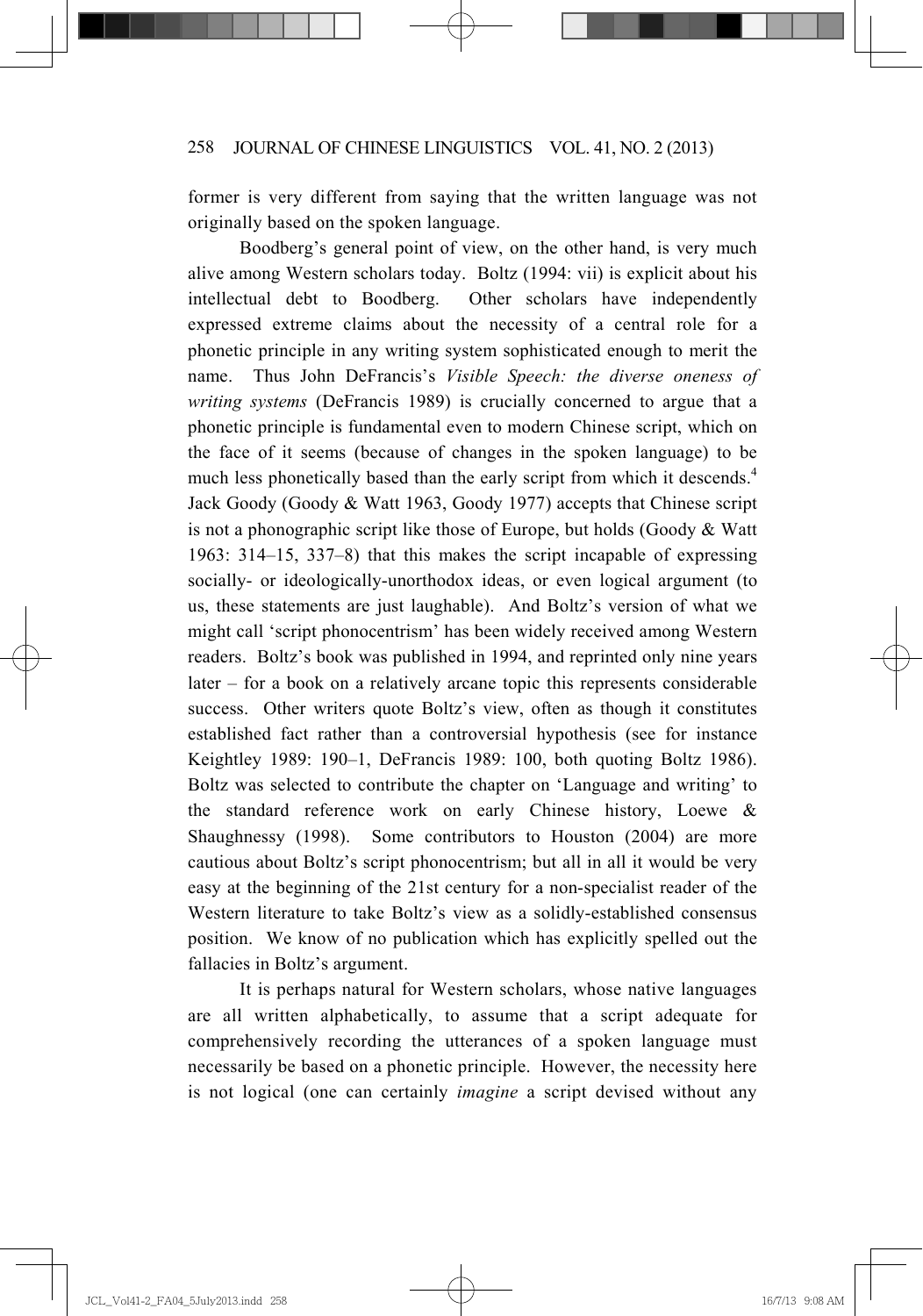reference to pronunciations, though such a script might well not be practical to learn or use); and, in the extreme form in which Boodberg and Boltz express it, we do not believe that the assumption is true of Chinese script. This script did make heavy use of a phonetic principle in creating written forms for words, but alternative principles were also at work: *hui yi* graphs were devised independently of phonetics. Although Keightley, citing Boltz, writes (loc. cit.) that 'recent research' has called the *hui yi* category into question, we shall see that Boltz's rejection of the category has very little to do with empirical research. It is based mainly on aprioristic assumptions about what 'must' necessarily be the case, and we find those assumptions unpersuasive.

#### 3. STRENGTHS AND WEAKNESSES OF XU SHEN'S ACCOUNT

 Our own understanding of the early history of Chinese script runs as follows. Initially, a number of words were assigned simple pictographs, ranging from concrete depictions of physical objects, e.g. (now written 鳥) for *niǎo* 'bird', to more abstract indications of nonphysical concepts, e.g.  $\bigcap$  (now  $\overline{F}$ ) for *xià* 'below'.<sup>5</sup> Then other words were given graphs in various ways.

 Simple graphs were used not just for the word for which they had been invented, but also for homophones or near-homophones having unrelated meanings. The resulting high degree of ambiguity was in due course alleviated, in many but not all cases, by adding semantic determiners to distinguish (near-)homophones written with the same basic graph. Thus we find e.g.  $\partial f$  (now  $\hat{F}$ ) used for *méi* 'eyebrow'; with the addition of  $\gamma$  'water',  $\frac{1}{2}$  represented a homophone *méi* 'brink of a stream'; with the addition of  $\pm$  'woman',  $\#$  represented *mèi* 'attractive, seductive'; and so on; but the basic graph  $\#$  without semantic determiner was used for *wěi* 'indefatigable' (which in Old Chinese began with  $mw$ -) as well as for *méi* 'eyebrow', the word which originally motivated the graph shape.

 At the same time, other words were assigned compound graphs in which each element was chosen for its meaning rather than its sound. For instance *wi* 'military' was written as  $\overline{\mathbf{\psi}}$  (now  $\overline{\mathbf{\mathbb{R}}}$ ), a combination of the elements now written  $\dot{\mathcal{X}}$  *g* $\bar{e}$ , an archaic weapon commonly called in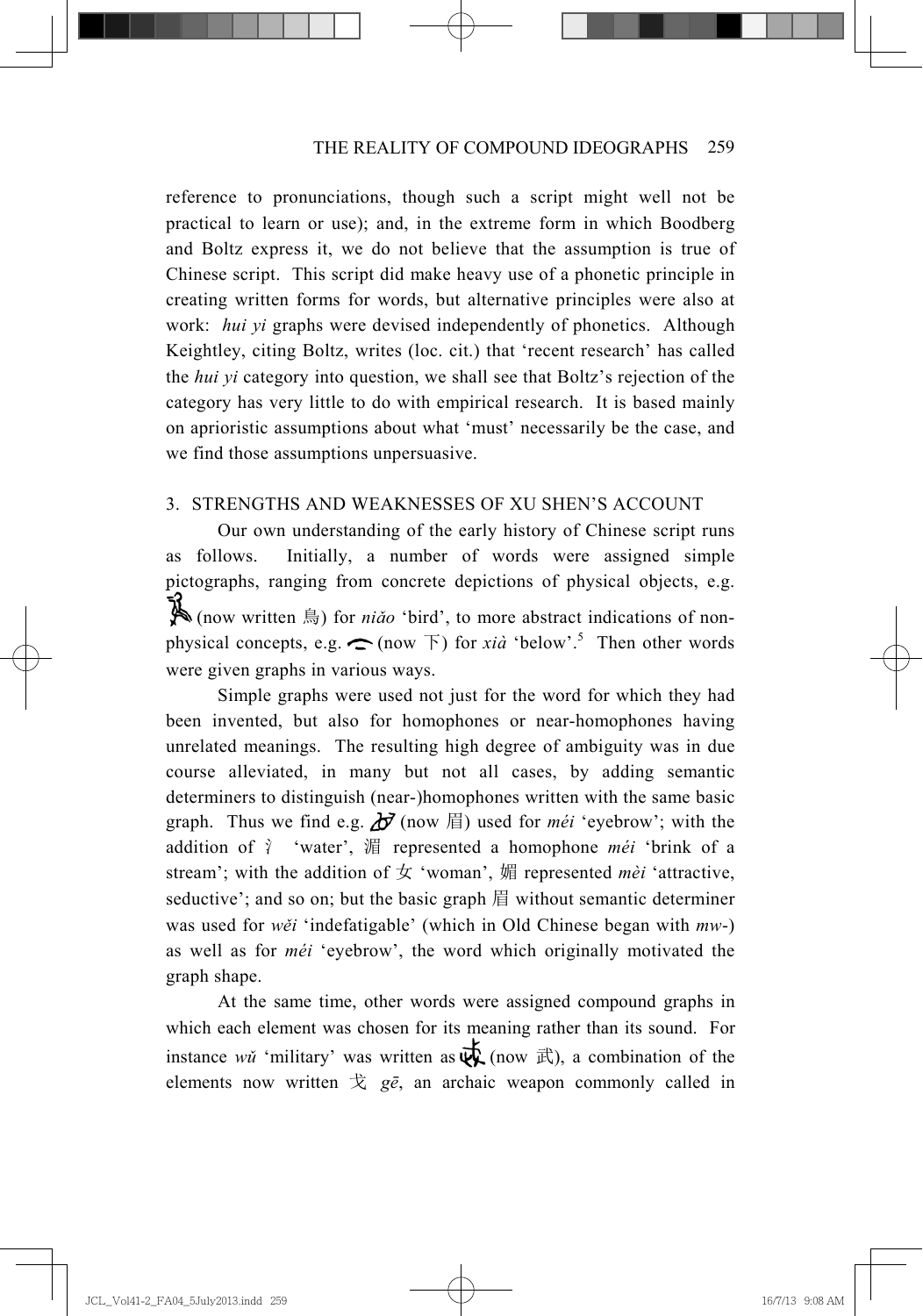English 'dagger-axe', and  $\pm zh\tilde{i}$  'foot, walk'. Graphs like  $\vec{\mathbb{R}}$  are the *hui yi* or compound ideographs. Note that  $\overrightarrow{W}$  was never a single, complex picture of a soldier marching with a weapon: the soldier was not depicted, rather the graph consisted of two separate pictures, representing a word whose meaning has to do with weapons and also has to do with marching.

 Xu Shen's account of the 'six writings' is certainly open to criticisms of detail. It would be remarkable if he did not get many things wrong, considering that the earliest form of Chinese script of which he made extensive use was the Zhou–Qin period 'small seal' script. Examples of the much older 'oracle bone' script only began to come to light about a hundred years ago, and the stylization and simplification of graphic elements that occurred between oracle bone and seal style scripts was quite enough to obscure many aspects of the logic of individual graphs. Nevertheless, Xu Shen offered a classification of graph-formation principles which corresponds reasonably well to our account above. Xu Shen's 象形 *xiang xing* and 指事 *zhi shi* categories covered the simple pictographs, with the former standing for concrete pictures and the latter for more abstract forms such as  $\frown$  for 'below'. We might object that concrete v. abstract is a cline rather than a sharp two-way distinction; Xu Shen does not seem to have recognized the possibility of clines, but his two categories function to indicate the two ends of a spectrum along which simple pictographs can be placed. Xu Shen's 假借 *jia jie* category covers graphs used for (near-)homophones of the words which motivated the graph shape, where no semantic determiner was later added (e.g.  $\boxplus$  used for *w* $\check{e}i$ 'indefatigable'); and his ᖒ㚢 *xing sheng* category covers the many cases where a semantic determiner was added, yielding a phonetic–semantic compound. Xu Shen's category 會意 *hui yi*, as we have seen, covered compound graphs such as  $\vec{R}$  'military' in which the elements were semantic + semantic rather than phonetic + semantic.<sup>6</sup>

 Xu Shen did have one further category, 蔲 ⌘ *zhuan zhu* ('expressing by reciprocation'), which would have been better omitted from his list: he seems to have supposed that words for near-synonyms were sometimes created by making small arbitrary changes to a simple graph shape. But he only offered one pair of examples,  $\ddot{\tilde{\varepsilon}}$  *lǎo* and 考 kão, both of which originally meant 'old'.<sup>7</sup> Even now that we have access to the oracle-bone forms of these graphs, the logic of their shapes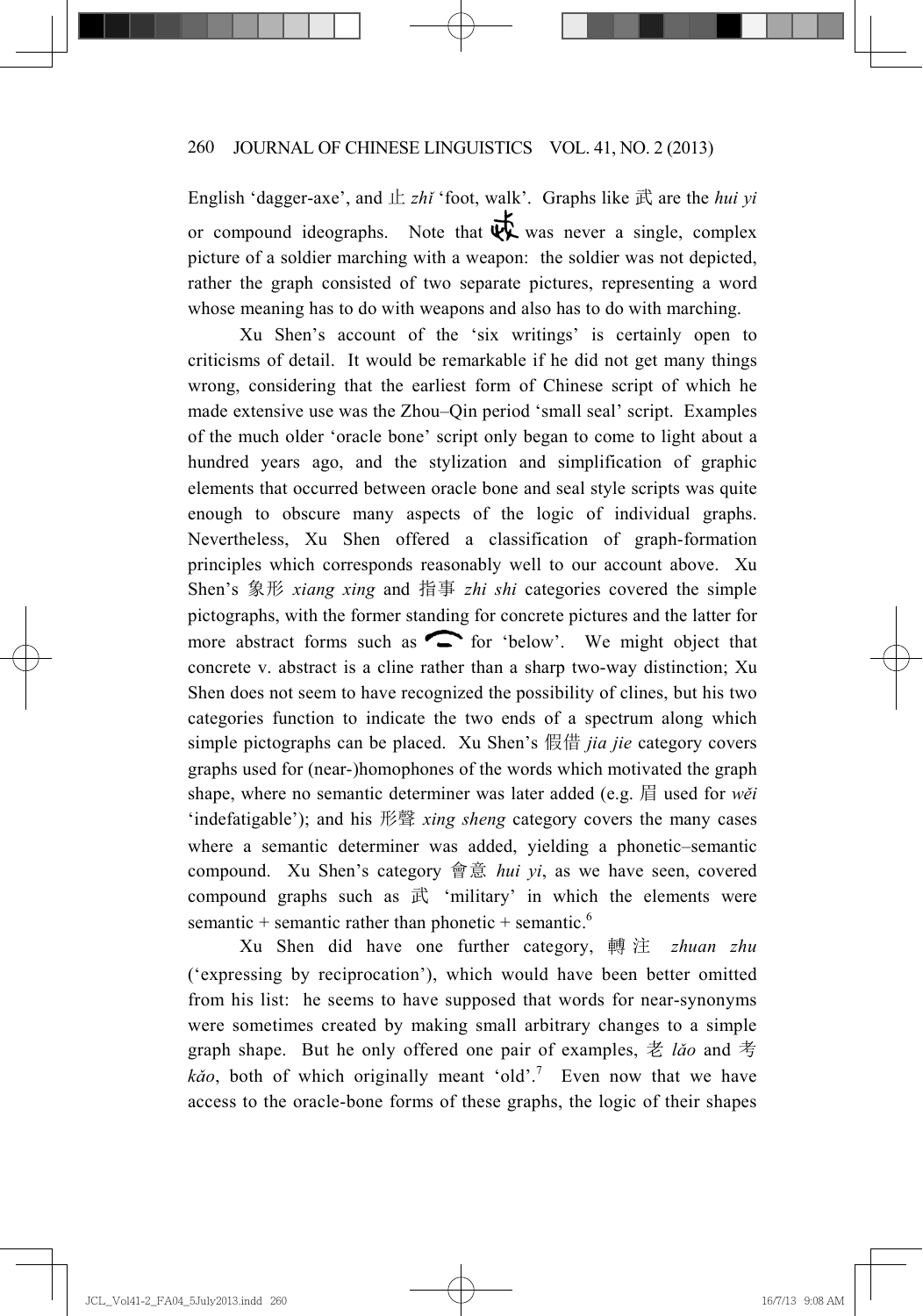is not apparent, so there can be little reason to claim that one was formed by making a change to the other (rather than the two graphs having been devised independently). Xu Shen never uses the term *zhuan zhu* in the body of his dictionary, after the preface where it is defined (whereas he often describes graphs as *xing sheng* or *hui yi* compounds). It appears that the only reason why Xu Shen's preface discussed graph-formation in terms of 'six writings' rather than 'five writings' (excluding *zhuan zhu*) was out of undue deference to 劉歆 Liu Xin (died AD 23), editor of the 周禮 *Zhou Li*, who glossed the term 六書 'six writings' as it appears in that classic work via a list (without examples) of six graph-types including *zhuan zhu*. (In context it is not clear that the original author of the *Zhou Li* was referring to methods of devising graphs at all.)

 Apart from the redundant *zhuan zhu* category, one can pick holes in a number of the specific examples Xu Shen chose to illustrate his other categories. For instance, one of the examples for *hui yi* in Xu Shen's preface is  $\hat{\textbf{f}}$  *xìn* 'to believe, trust': apparently Xu Shen thought that the logic of combining the graphs  $\lambda$  for 'man' with  $\frac{2}{\pi}$  for 'speech' was that what a man says ought to be trustworthy. This is obviously far-fetched, and in fact the graph is probably a phonetic–semantic compound. One could not guess that from the present-day pronunciation of the relevant words, and perhaps not from the pronunciations of Xu Shen's day; but Baxter (1992) reconstructs *xìn* as reflecting an Old Chinese \**snjins*, making  $\lambda$  *rén* < \**njin* 'man' a reasonable phonetic match.

### 4. EXAMPLES OF COMPOUND IDEOGRAPHS

 This last case, then, is a case where what was taken to be a *hui yi* compound should probably, in the light of current knowledge, be recategorized as a *xing sheng* compound. If *all* apparent *hui yi* graphs were subject to similar recategorization, of course, Boltz's account of Chinese script would be correct. But the fact that Xu Shen, through lack of adequate data, made a mistake about one such graph (and, unfortunately, chose it as one of his two illustrations of the *hui yi* category in his preface) does not imply that other apparent *hui yi* graphs are not genuine semantic + semantic compounds.

In the case of  $\vec{x}$  *wi* 'military', for instance, we have no reason to doubt that the logic of its construction is as described above; and there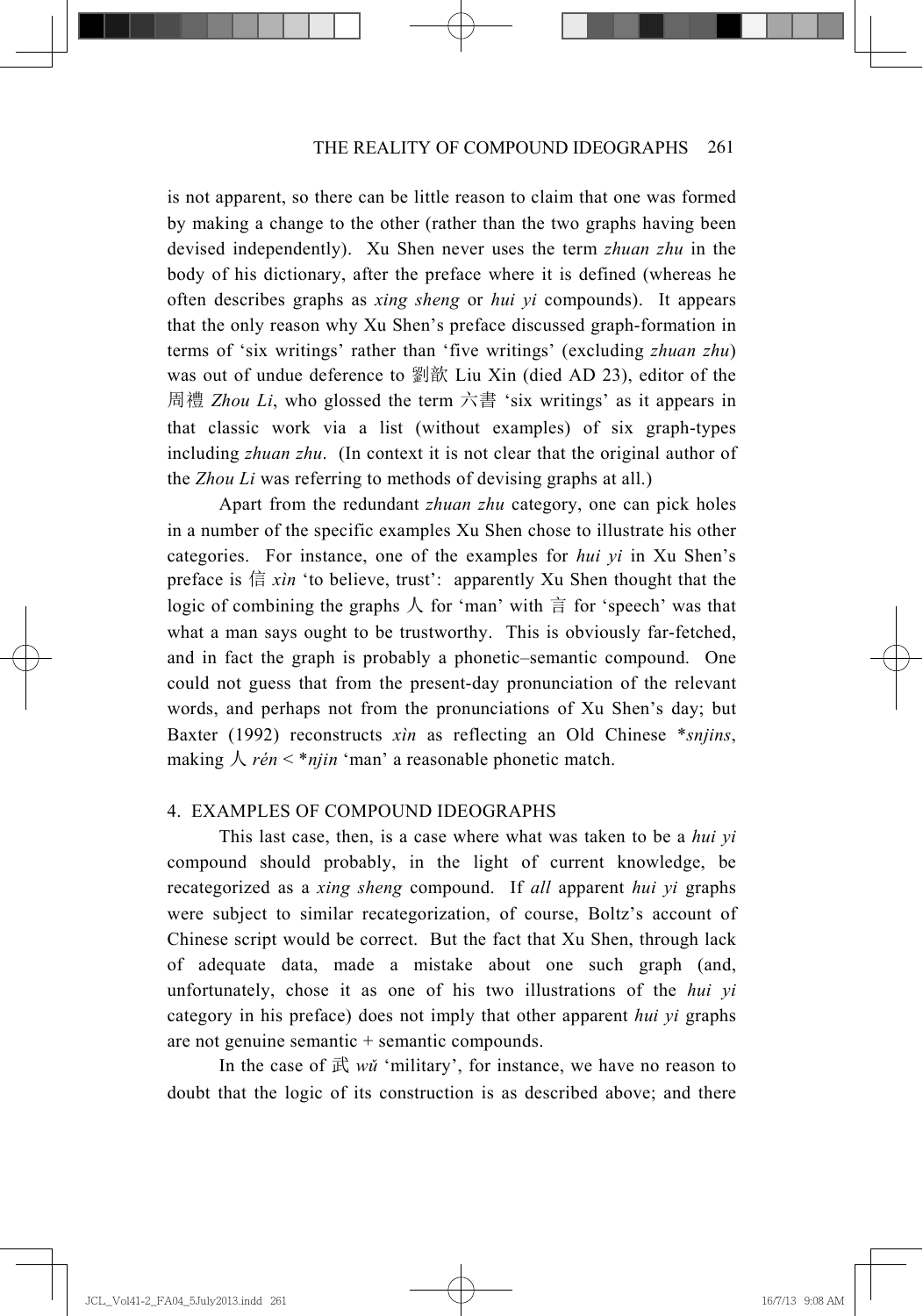are other reasonably clear cases. For instance, 鮮 *xiān* 'fresh (as of food)' was and is a clear combination of 魚 *yú* 'fish' with 羊 *yáng* 'sheep': fish and mutton are two kinds of food that need to be eaten fresh. (Karlgren 1957: 72 cites passages from early texts where the word referred specifically to fresh meat or fish.) The graph  $\mathbf{\hat{H}}$  (now  $\ddot{\mathbf{\hat{E}}}$ ) *nong* 'agriculture' originally consisted of ⭠ *tián* 'field' and a picture of a plough (now  $\overline{\mathbb{R}}$  *chén*, and now used exclusively as one of the cyclical graphs, presumably as a result of *jia jie* borrowing); note that the field is shown *above* the plough, so this cannot be seen as a single picture of a field being ploughed – it is a complex graph for a word whose meaning has to do with fields and also has to do with ploughs. $8$ 

Note that, in all these cases,  $\vec{x}$ ,  $\hat{H}$ ,  $\hat{H}$ , there seems to be no phonetic resemblance (either now or in reconstructed Old Chinese pronunciations) between the words represented by the complete graphs, and those represented by their constituent parts. (Of course, a 'speculation' that e.g. 魚 'fish', normally  $y \circ x' \leq \pi g(r) j a$ , once had some alternative reading similar to  $x \in \mathcal{I}^*$  *xian* < \**sjen* would be unrefutable.)

 The number of clear *hui yi* cases is not huge, and has often been exaggerated. Some writers tend to apply the *hui yi* category to any graph containing separate elements not related in a phonetic–semantic fashion, so e.g. 東 *dōng* 'east', if (as commonly supposed) it shows the sun behind a tree, might be called a *hui yi* graph. Xu Shen himself did this; e.g. he calls  $\mathbb{B}$  *huàn* 'pigsty' a *hui yi* graph, because  $\mathcal{K}$  'pig' and  $\Box$  'enclosure' exist as separate graphs. We would prefer to see graphs like  $\overline{\mathcal{R}}$  or  $\overline{\mathcal{B}}$  as single pictures each comprising two elements. Assuming that  $\overline{R}$  did originate as a combination of the graphs  $\Box$  and  $\pi$ , its meaning is not 'something to do with the sun and also something to do with trees', it is the direction (or at any rate one of the two directions) in which one can see the sun behind trees.<sup>9</sup> Likewise,  $\mathbb{\overline{B}}$  is a single picture of an enclosure containing a pig.

 On the other hand, there are so many uncertainties about early Chinese graph-forms that the *hui yi* principle could well have applied to more cases than can now be recognized confidently. Often, even when a word is written by what appears to be a simple pictograph, despite knowing the meaning of the word we cannot recognize the picture; so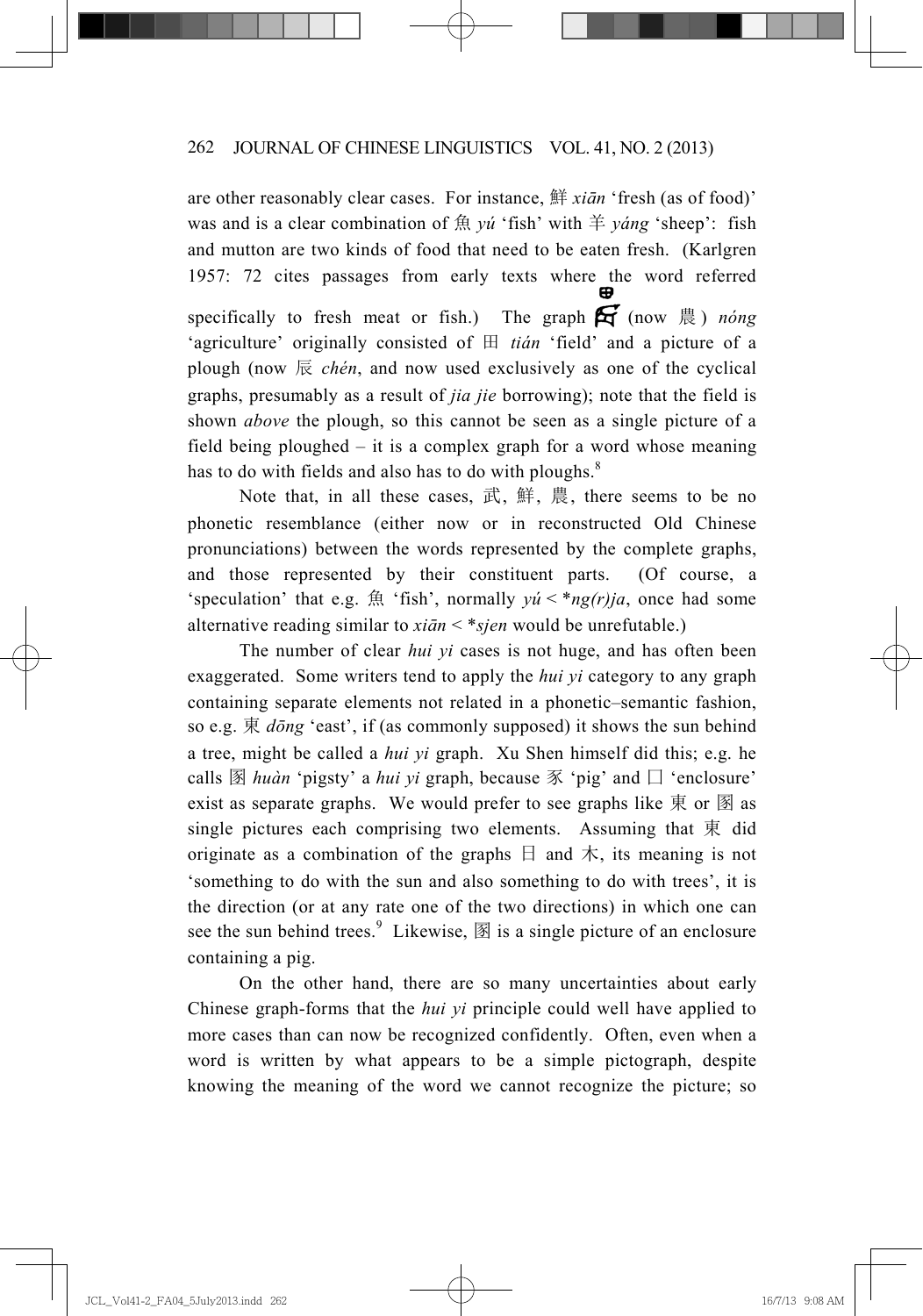quite naturally when a word is written by a set of elements we are often unclear about the logic behind the grouping. The graph  $\frac{m}{2}$  *fa* 'punish' in both modern and early forms shows 'net' + 'speak' + 'knife'; it might be tempting to speculate that criminals when caught were held in nets and that after a verdict was spoken they were typically punished by mutilation with a knife – but that is pure guesswork, so the graph may or may not be a *hui yi* example.

 In the case of phonetic–semantic compounds, the pronunciation of the phonetic half is usually known and the semantic half is almost always drawn from a smallish set of standard semantic determiners, so that the status of the combination as an example of the phonetic–semantic category is obvious. If we count graphs belonging to Xu Shen's various categories, we are not likely to miss many *xing sheng* cases, whereas we might easily miss *hui yi* cases. Nevertheless, there are sufficiently many *hui yi* cases whose logic remains relatively clear today to establish the reality of this category.

Indeed, although the  $P + S$  structure eventually became by far the most fertile mechanism for coining graphs, so that a large majority of all present-day Chinese graphs are of this type, there is even some evidence that in the early stages of script evolution the *hui yi* principle played proportionally a larger role than it did later. 李孝定 Li Xiaoding (1986) claimed that the proportion of *hui yi* graphs in the then-deciphered oraclebone inscriptions was as high as one in three, while the corresponding proportion in the *Shuo Wen* was only one in eight or nine. (We do not press this point, because it is not clear that the respective counts were carried out in a manner guaranteeing comparability with one another or with our understanding of the 'compound ideograph' concept.) Bottéro (2004: 253) claims that the very earliest extant inscriptions contain compound ideographs but no *xing sheng* compounds at all.

#### 5. BOODBERG'S ARGUMENTS AGAINST *HUI YI*

 For Boltz's mentor Boodberg, it seemed that the main reason to disbelieve in compound ideographs was that for some reason he found the concept simply too absurd to take seriously. Discussing the graph 明 *ming* 'bright', which in its modern form displays sun  $\boxminus$  and moon  $\boxminus$  side by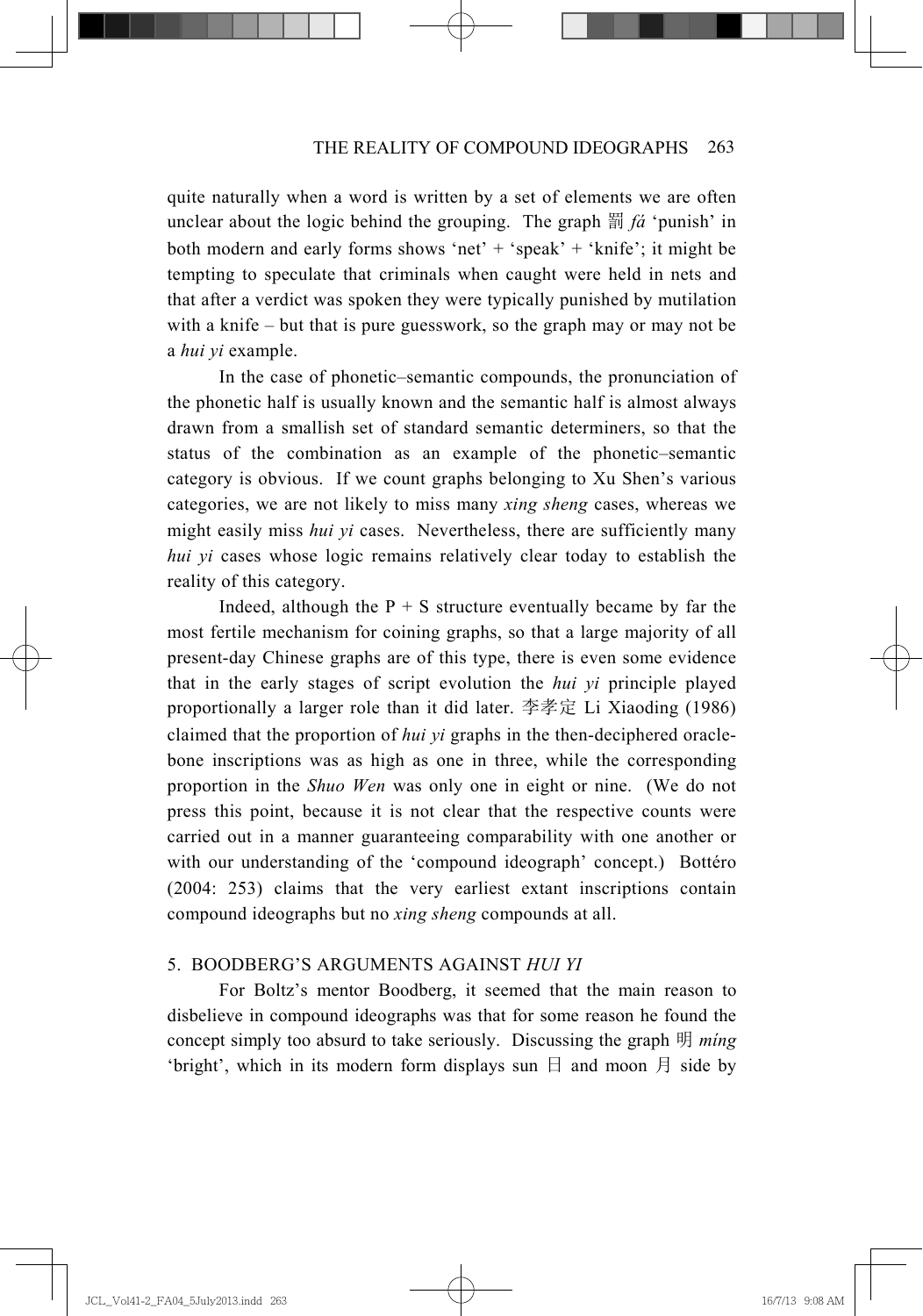side and to non-experts looks like one of the most obvious examples of *hui yi*, Boodberg (1940: 270–1) suggested that people who believe in *hui yi*

imagine the composition of the character … somewhat as follows: 'The Chinese creators of the script said to themselves: "How shall we write 'bright'? Now the sun is 'bright' and the moon is 'bright'. We shall put the pictures of the moon and the sun together, and that shall represent the 'idea' of 'bright'. Henceforth we should endeavour not to 'call' this 'ideogram' *sun*, or *moon*, or *sun-moon*, but 'bright'."

 The obvious questions that immediately occur to anyone with linguistic sense [include]: … would not the 'ideogram' be confused with a picture of the conjunction of the sun and moon? … lost in the contemplation of his little icon representing the 'idea' of 'brightness', [the believer in *hui yi*] only shrugs his shoulders at the irreverent questioner.

Now in this particular case it may well be that  $\mathbb{H}$  did not in fact originate via a *hui yi* linking of the concept 'bright' with the concepts 'sun' and 'moon', because (as Boodberg knew) the word has an alternative form 朙, and the usual modern form 明 including a 'sun' element probably arose as a graphic simplification of that form.<sup>10</sup> But in the passage quoted, Boodberg is claiming that even if the original form had consisted of sun  $+$  moon, it would be ridiculous to suppose that the graph for *míng* 'bright' could have been invented by linking the meanings of 'sun' and 'moon' to that of 'bright'.

 We see nothing ridiculous here. Boodberg's objection that the graph might be seen not as the word for 'bright' but as 'a picture of the conjunction of the sun and moon' is a non-issue: someone who reads a written document is looking to translate its elements into words, not into pictures of the natural world (and as a matter of fact, in Nature one never does see sun and moon adjacent in the sky). In any case, since for centuries many people have indeed believed that the graph  $\mathbb{H}$  was motivated by the semantic relationship between 'bright', 'sun', and 'moon', how can that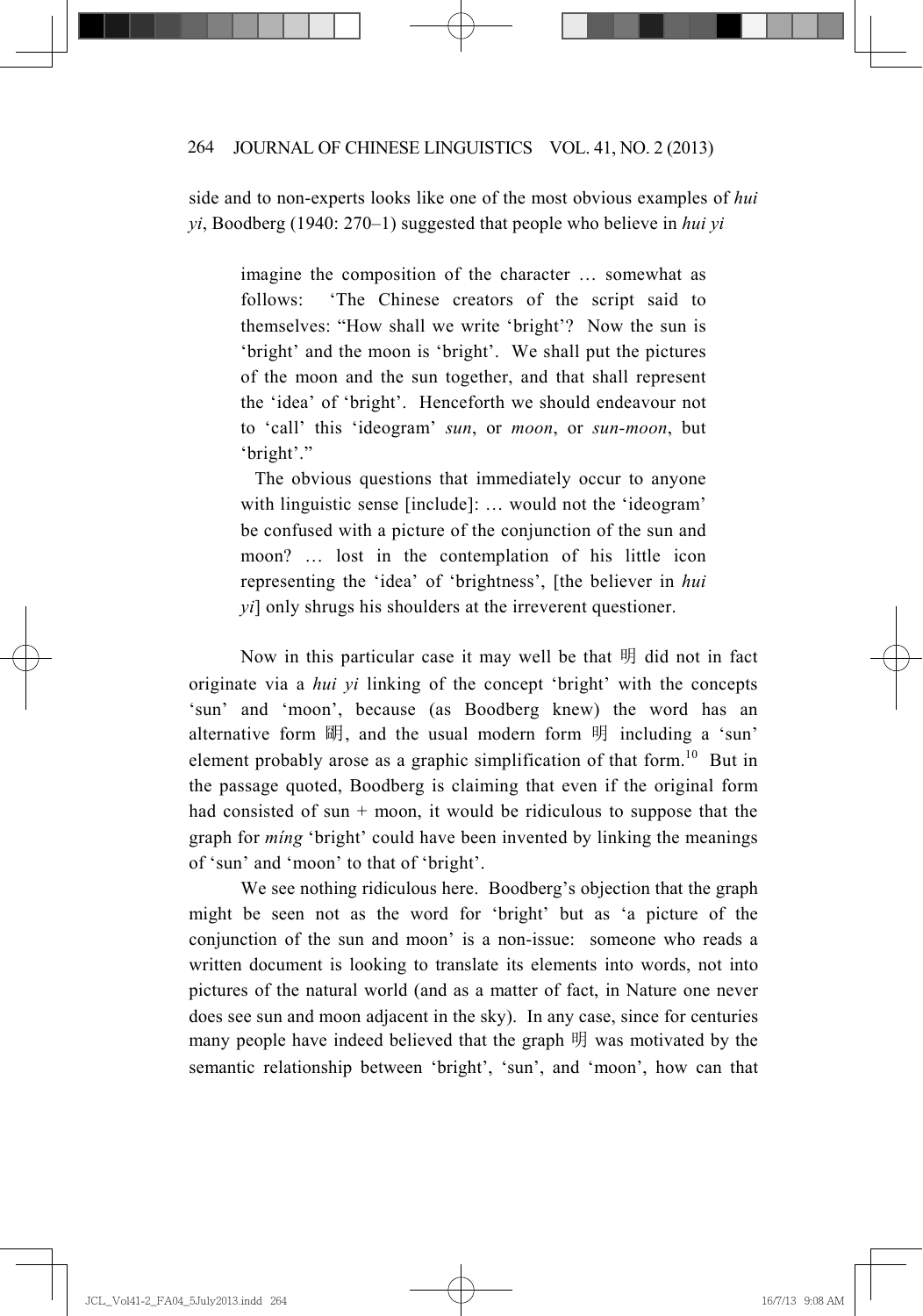belief be *self-evidently* false? If it is in fact false, that would need to be demonstrated by empirical argument, not mere mockery.<sup>11</sup>

 Boodberg's other 'obvious questions', omitted from the displayed quotation above, related to possible etymological links between spoken Chinese words for 'bright', 'sun', and 'moon', which might explain the graph  $\mathbb{H}$  without appeal to the semantic relationships. He argued (272–3) that the graph  $\exists$  'sun', in Mandarin *ri* reflecting an Old Chinese form \**njit*, may have had an alternative reading \**bdang*, and in that reading may have functioned as phonetic element in 明 as a phonetic–semantic compound graph. We do not attempt to reproduce the steps of this argument (which we find quite obscure); we do not in any case understand why a hypothetical pronunciation \**bdang* would have made  $\Box$  a suitable phonetic for a word which has always begun with an *m* sound – Boodberg offered nothing at all to bridge this gap in his argument. We wonder whether this aspect of Boodberg's discussion has ever been accorded much weight: it appears to us that the force of his exposition derived much more from his scornful rejection of the *hui yi* concept as untenable *a priori*. But, as already said, despite the vigour of its expression we find that aspect of Boodberg's discussion entirely unpersuasive.

#### 6. BOLTZ'S ARGUMENTS AGAINST *HUI YI*

 Boltz's more recent attempts to reduce apparent *hui yi* graphs to phonetic–semantic compounds do not, at least at first sight, share the *ad hoc* quality of Boodberg's discussion of ᰾ *míng*. We saw that, alongside the normal reading  $n\ddot{u}$  for  $\dot{\mathcal{L}}$  'woman', Boltz postulated a second, obsolete and previously unknown Old Chinese reading \**Ҍ(r)an* to explain how the graph could serve as phonetic element within  $\hat{\mathcal{F}}$   $\bar{a}n$  'peace' as a phonetic–semantic compound. (Boltz explains 'roof' as the semantic determiner by claiming that the early sense of  $\bar{a}n$  was something like 'settled', a point which for the sake of argument we shall not challenge.) But for Boltz this hypothetical reading is not linked just to the single graph  $\overline{x}$ . He cites a series of graphs all containing the  $\overline{x}$  'woman' element and having similar pronunciations (Boltz 1994: 107):<sup>12</sup>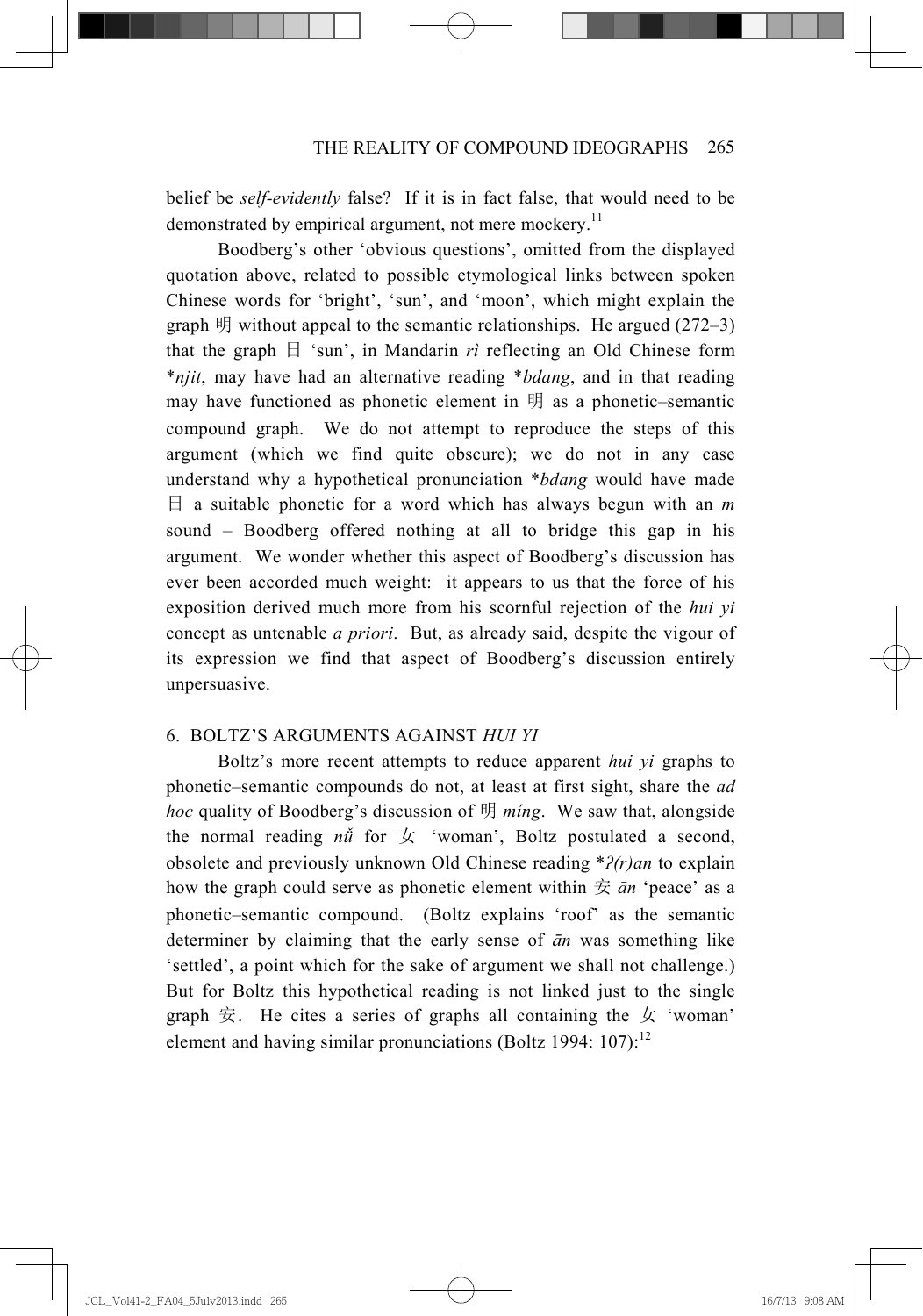| 安 | $\bar{a}n <$ * $\hat{c}$ an, 'settled'                              |
|---|---------------------------------------------------------------------|
| 妟 | $y\hat{a}n <$ * <i>Prans</i> , 'tranquil'                           |
| 奻 | $n\dot{a}n < *nrans$ , also read <i>nuán</i> < * <i>nruan</i> , 'to |
|   | quarrel'                                                            |
| 姦 | <i>jiān</i> < * <i>kran</i> , 'licentious'                          |

 Now in principle this could be a good argument for interpreting these graphs as phonetic–semantic compounds. Where a series of complex graphs both share some particular graphic component, and resemble one another in pronunciation, unless we are prepared to treat these common features as chance coincidences the obvious explanation will be that the graphs form a phonetic series, comparable to the many series listed in Bernhard Karlgren's *Grammata Serica Recensa*. The common graphic component will be the phonetic element, and the varying remainders will be contrasting semantic determiners.

 However, this particular set of graphs would be a very strange phonetic series.

 In the first place, the Old Chinese pronunciations as Boltz reconstructs them are not all that similar. Is there any non-controversial phonetic series in which some words begin with glottal stop, other(s) with  $n<sub>l</sub>$ , and other(s) again with  $k<sub>l</sub>$ <sup>13</sup>

But also: the graph  $\frac{1}{2}$  is very rare – the 辭海 *Ci Hai* quotes a single occurrence in (some editions of) the *Book of Odes*, which we have not succeeded in locating in the editions available to us. Karlgren (1957) has a graph-series (no. 253) in which  $\frac{1}{2}$  acts as phonetic, but from what *Ci Hai* says about this graph we take it to have originated as an occasional reduced variant of the standard graph ᱿ *yàn* 'clear sky, peaceful'. (Boltz quotes the latter graph on his p. 95 with the same modern and Old Chinese pronunciations as he gives on p. 107 for  $\frac{1}{2}$ .) If  $\frac{1}{2}$  is a reduced form of  $\frac{1}{2}$ , then its phonetic similarity to  $\frac{1}{2}$  is no argument for  $\pm$  functioning with a non-standard pronunciation as phonetic element in both graphs:  $\hat{\mathcal{F}}$  as a whole would be the phonetic element within (the original form of)  $\frac{1}{2}$ .

The other two graphs in Boltz's list,  $\oint$  and  $\tilde{\mathcal{B}}$ , would be peculiar phonetic-semantic compounds even if we accepted that  $\pm$  could function as a phonetic pronounced \**Ҍ(r)an*, because the remaining parts of the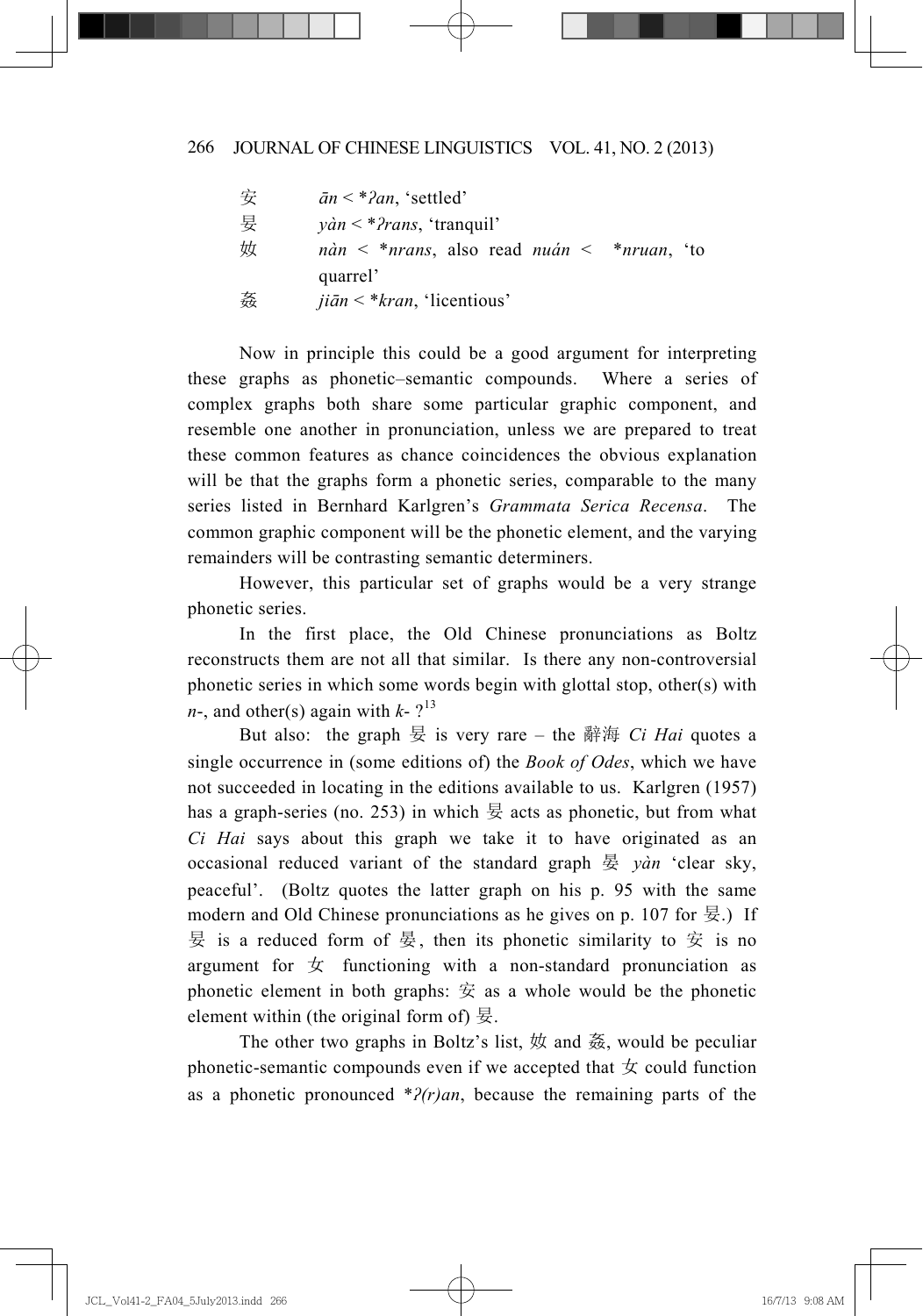graphs are respectively one and two copies of that same simple graph  $\pm$ . (Incidentally, the graph  $\#$  seems to be purely a 'dictionary word', listed in Xu Shen's dictionary but never having been sufficiently current for inclusion in the *Ci Hai*; we accept for the sake of argument that the word did exist.) Normally, a graph with a  $P + S$  structure represents a word which sounds like the word P, and has a meaning related to that of the word S. If P and S were identical, the word indicated by the whole should logically be the same word which functioned as both P and S, so that there would be no point in using the complex graph. Certainly we know of no uncontroversial phonetic–semantic compound graphs where phonetic and semantic elements are identical.

 It seems much easier to understand a graph comprising many 'woman' elements as indicating, by virtue of the meaning 'woman', independently of pronunciation, a target sense such as 'womanizing, adulterous, licentious'.14 And, if there was a word *nàn* or *nuán* meaning 'quarrel', we do not find it difficult to believe that politically-incorrect inhabitants of a polygamous society might have seen two 'woman' symbols as a suitable way to suggest that sense; again this is more reasonable than treating one 'woman' as phonetic and the other as semantic determiner (which would in any case imply a recognized link between the concepts 'woman' and 'quarrel').

 To sum up: although Boltz tries to establish the plausibility of his reanalysis of  $\hat{\Xi}$   $\bar{a}$  'peace', as a phonetic–semantic compound which used an obsolete reading of  $\pm$  as phonetic, by offering a series of other graphs in which the same  $\pm$  element allegedly functions in the same way, when that series is examined the plausibility melts away. And, if  $\hat{\mathcal{F}}$   $\bar{a}n$  is considered in isolation, the hypothesis of a hitherto-unknown reading in -*an* for  $\pm$  can be seen to be purely *ad hoc*, invented to shore up the claim that apparent compound ideographs are really phonetic–semantic compounds and having no independent justification.

 Space forbids us from going through the various other novel 'phonetic series' which Boltz (1994) proposes in the attempt to explain away apparent *hui yi* combinations, but we do not find them more persuasive than the series he constructs to explain  $\ddot{\mathcal{F}}$ .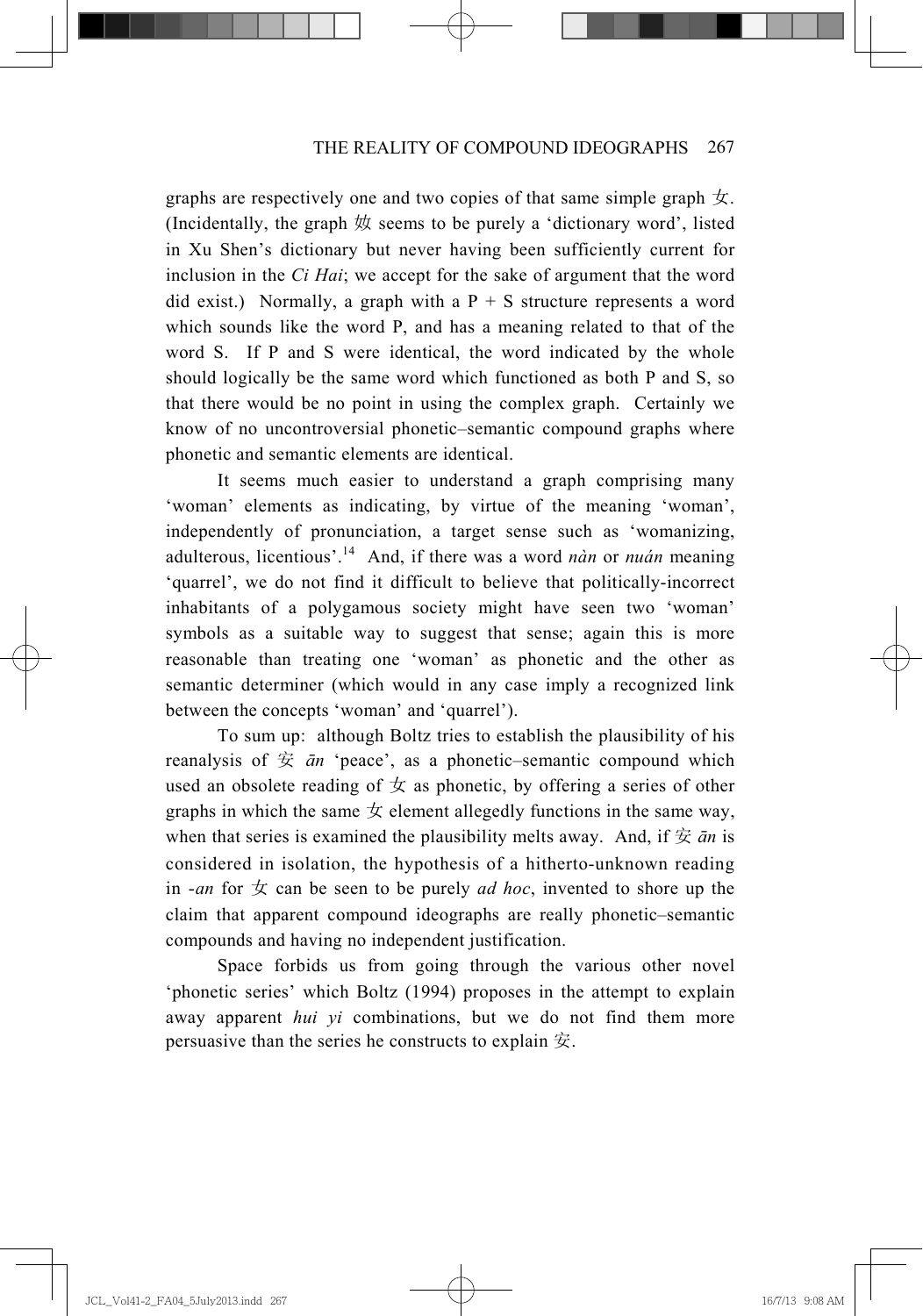#### 7. CONCLUSION

 One can make any theory work, if one is willing to make sufficiently many special assumptions. If someone believes that the earth is flat, it seems easy to refute him by pointing to the mast and then the hull of an approaching ship gradually emerging over the horizon. But a believer in a flat earth might respond by postulating some novel physical force which gradually deflects light rays towards the earth's surface: that would create the same appearance for an observer. If there were good independent reasons for recognizing the reality of this force, then we might have to take the flat-earth theory seriously. But if the flat-earth defender says 'There must be such a force, because otherwise the earth could not be flat', we recognize that the novel force is just an *ad hoc* device postulated in order to try to rescue a doomed theory.

 The many novel readings for familiar graphs, such as \**bdang* for ᰕ or \**Ҍ(r)an* for ྣ, postulated by Boodberg and Boltz in order to reinterpret *hui yi* compounds as phonetic–semantic compounds are like the alleged force which deflects light. Chinese graphs do sometimes have multiple readings, and if the readings postulated by Boodberg and by Boltz were independently justified, their arguments might have weight. But in reality these novel readings are motivated only by the wish to rescue the claim that there are no *hui yi* graphs in Chinese script.

 We should accept that, as Xu Shen told us two millennia ago, diverse principles were at work in the evolution of Chinese writing. The principle which ended by accounting for the largest share of the modern dictionary was, certainly, a phonetic principle. But there were other mechanisms, having no parallel in European writing systems, which also played an important part.

#### NOTES

1. We gratefully acknowledge a comment by an anonymous referee for this *Journal*. Responsibility for all shortcomings in the paper is ours alone.

2. Because this paper deals with the evolution of Chinese graphs from the beginning up to the Han-period standardization, graphs will be quoted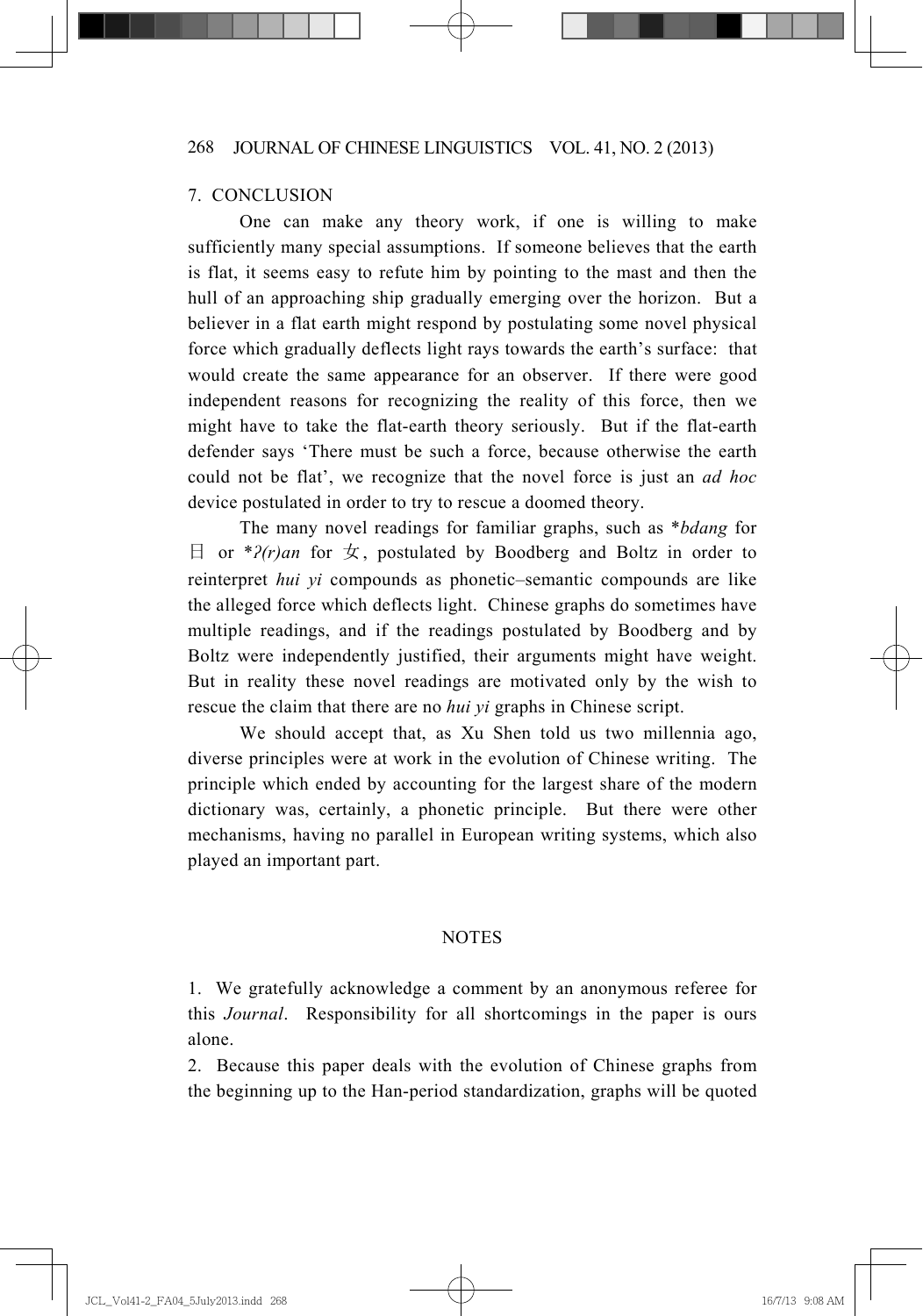in that standard form; to use modern simplified graphs would add an extra layer of complication to an exposition which is already complicated enough.

3. There are many uncertainties about the phonology of Old Chinese, and different scholars reconstruct wordforms in different ways; but what matters here is that no-one supposes that  $\bar{a}n$  'peace' and  $n\tilde{u}$  'woman' ever sounded similar. In the system of Baxter (1992), these words had the Old Chinese forms \**?an*, \**nrja?* respectively. (Boltz offers a more idiosyncratic reconstruction for 'woman', details of which are not relevant here.) Except where otherwise stated, reconstructed forms preceded by asterisks below will be shown in Baxter's (1992) system.

4. One of us has answered DeFrancis on this point, we believe adequately (Sampson 1994).

5. We illustrate early forms of Chinese graphs from Richard Sears's 'Chinese Etymology' site (www.chineseetymology.org), with grateful acknowledgement. For each graph we show one clear and representative specimen from the range of variant oracle-bone and bronze-inscription forms included on that site.

6. The graph  $\mathbb{R}^2$  'military' is our example of an S + S compound, not an example Xu Shen uses in his preface to define this category. In the body of his dictionary, Xu Shen explains the graph  $\vec{R}$  by quoting an implausible 'folk etymology' attributed to a past king of the state of  $\ddot{\mathcal{E}}$ Chu; we are not obliged to take that seriously.

7. The sense 'examine' for *ko*, the usual sense of the word in modern Chinese, seems to have begun as a *jia jie* use of the graph for a homophone of *k*<sup>o</sup> 'old'.

8. An alternative form for *nóng*, attested earlier, had two tree or plant symbols in place of 'field'; this might also be counted as a *hui yi* combination, but our point here is that the variant which gave rise to the later standard graph certainly was one.

9. It may be that  $\overline{R}$  did not originate as a combination of  $\overline{H}$  and  $\overline{\Lambda}$ . Oracle-bone forms of  $\Box$  standardly show the central bar short, separated by space at either end from the enclosing circle, while forms of  $\overline{R}$ consistently show the corresponding bar as extending fully from side to side. Our point here, though, is that even if the origin of the graph were as usually supposed, it ought not to be counted as a case of *hui yi*.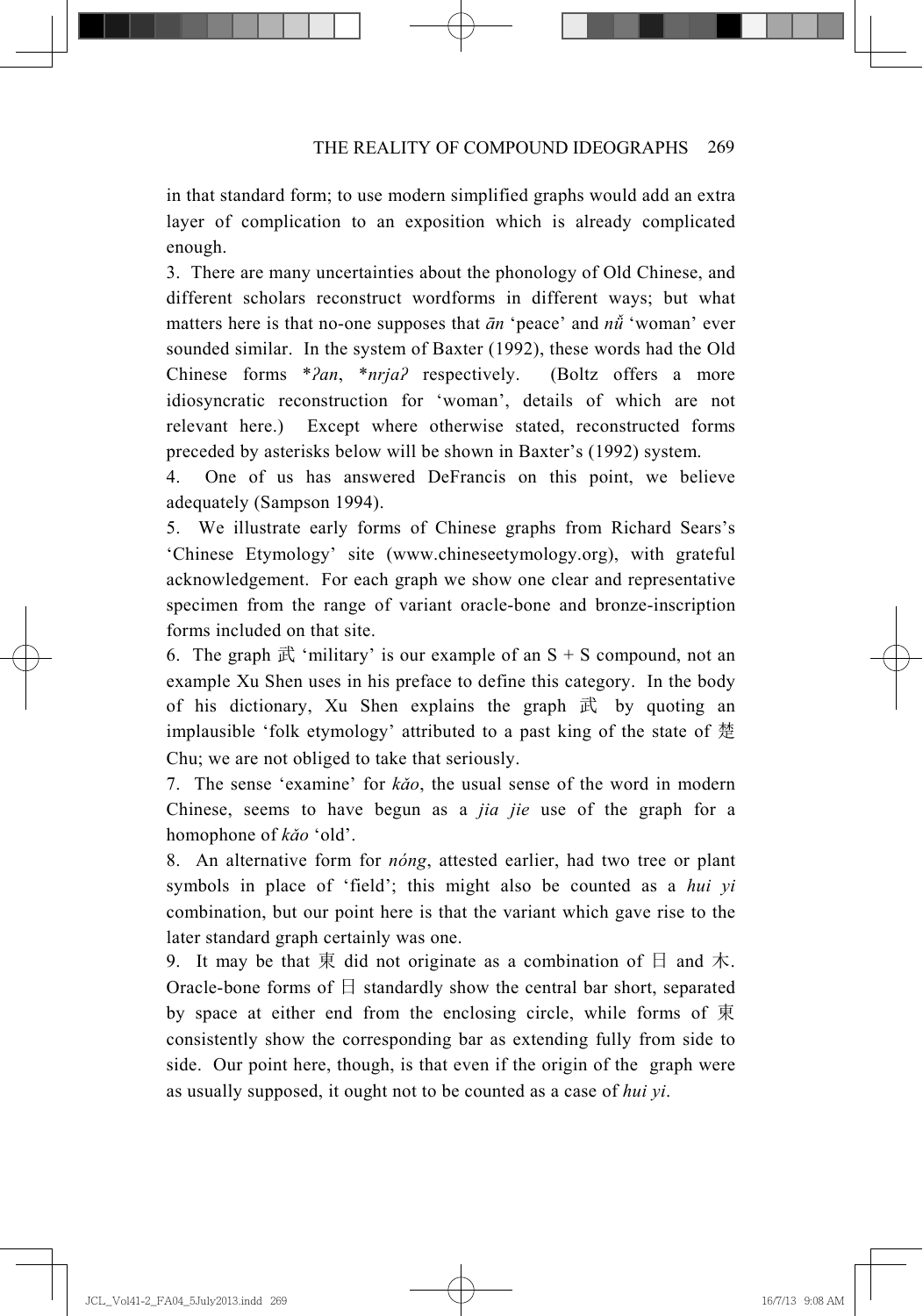10. This would not necessarily mean that the graph did not have a *hui yi* origin. The left-hand side of 朙 did not survive as an independent graph into later Chinese, but it is claimed to have been a pictograph for 'window', with a pronunciation beginning with *k*- ; so it would not have been a suitable phonetic for *míng* 'bright', whereas 'window + moon' is perhaps almost as plausible as 'sun + moon' to hint at the meaning 'bright'.

11. It has been pointed out (e.g. Tranter 2001: 194) that, whether or not the *hui yi* system was used in the development of Chinese script, it certainly was used in the development of some other scripts, e.g. the Sumerian.

12. We replace Boltz's Wade–Giles transcriptions of modern pronunciations with their *pinyin* equivalents; otherwise the information here is as given by Boltz, with Boltz's Old Chinese forms.

13. At one point (1994: 93) Boltz claims that we know so little about Old Chinese initial consonants and consonant-clusters that we can never be justified in rejecting a proposed phonetic series because the initials are too dissimilar. In saying this he sets himself against all the leading authorities on Old Chinese phonology; Bernhard Karlgren, 李方桂 Li Fang-Kuei, William Baxter, and others routinely use apparent *xing sheng* graph-series to offer reconstructions of Old Chinese initials, and their systems, while differing in some details, are sufficiently similar and linguistically plausible to have been broadly accepted by the research community. If Boltz's claim were correct, this research would be worthless.

14. Whether the graph, interpreted this way, should be categorized as *hui yi* or as an abstract *zhi shi* graph would be a matter of definition; the boundary between these two categories also seems blurry, though we have seen that Xu Shen did not deal in blurry distinctions. Our point here is that we see no temptation to categorize the graph as a case of *xing sheng*.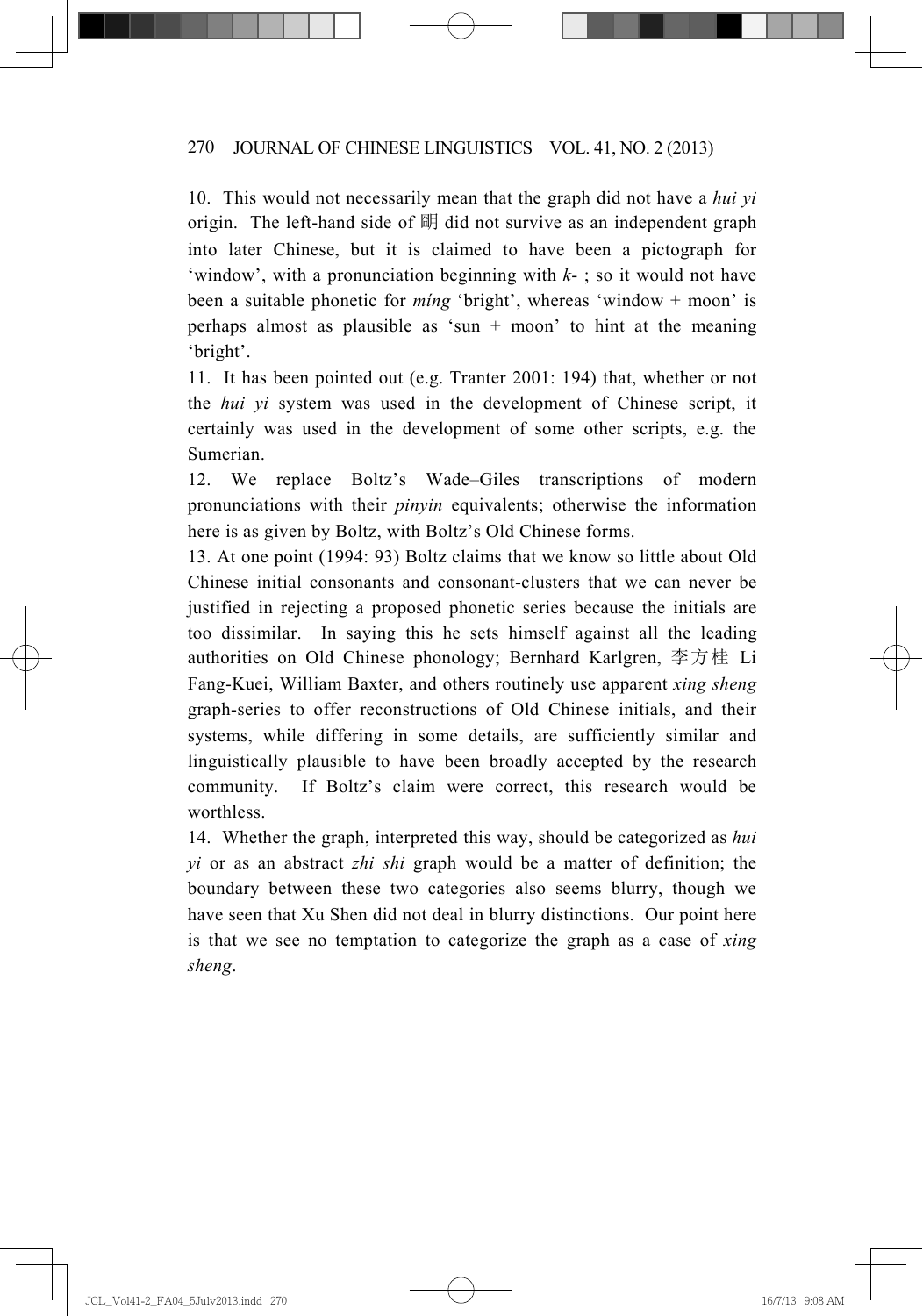#### **REFERENCES**

- BAXTER, William H. 1992. *A Handbook of Old Chinese Phonology*. Berlin: Mouton de Gruyter.
- BOLTZ, William G. 1986. Early Chinese writing. *World Archaeology* 17:429–32.

\_\_\_\_\_. 1994. *The Origin and Early Development of the Chinese Writing System*. New Haven, Conn.: American Oriental Society.

BOODBERG, Peter A. 1937. Some proleptical remarks on the evolution of Archaic Chinese. *Harvard Journal of Asiatic Studies* 2:329–72.

\_\_\_\_\_. 1940. 'Ideography' or iconolatry? *T'oung Pao*, 2nd series 35:266–88.

- BOTTERO, Françoise. 2004. Writing on shell and bone in Shang China. In Houston 2004, 250–61.
- CREEL, Herrlee Glessner. 1936. On the nature of Chinese ideography. *T'oung Pao*, 2nd series 32:85–161.

\_\_\_\_\_. 1939. On the ideographic element in Ancient Chinese. *T'oung Pao*, 2nd series 34:265–94.

- DEFRANCIS, John. 1989. *Visible Speech: The Diverse Oneness of Writing Systems*. Honolulu: University of Hawai'i Press.
- GOODY, Jack. 1977. *The Domestication of the Savage Mind*. Cambridge: Cambridge University Press.

\_\_\_\_\_. and I. Watt. 1963. The consequences of literacy. *Comparative Studies in Society and History* 5:304–45.

- HOUSTON, Stephen, ed. 2004. *The First Writing: Script Invention as History and Process*. Cambridge: Cambridge University Press.
- KARLGREN, Bernhard. 1957. *Grammata Serica Recensa*. Stockholm: Museum of Far Eastern Antiquities.
- KEIGHTLEY, David N. 1989. The origins of writing in China: Scripts and cultural contexts. In *The Origins of Writing*, ed. by Wayne M. Senner, 171–202. Lincoln, Neb.: University of Nebraska Press.
- LI, Xiaoding 李孝定. 1986. *Hanzi de qiyuan yu yanbian luncong* 漢字 的起源與演變論叢 (Studies in origin and evolution of Chinese characters). Taipei 臺北: Lianjing chuban shiye gongsi 聯經出版事 業公司.